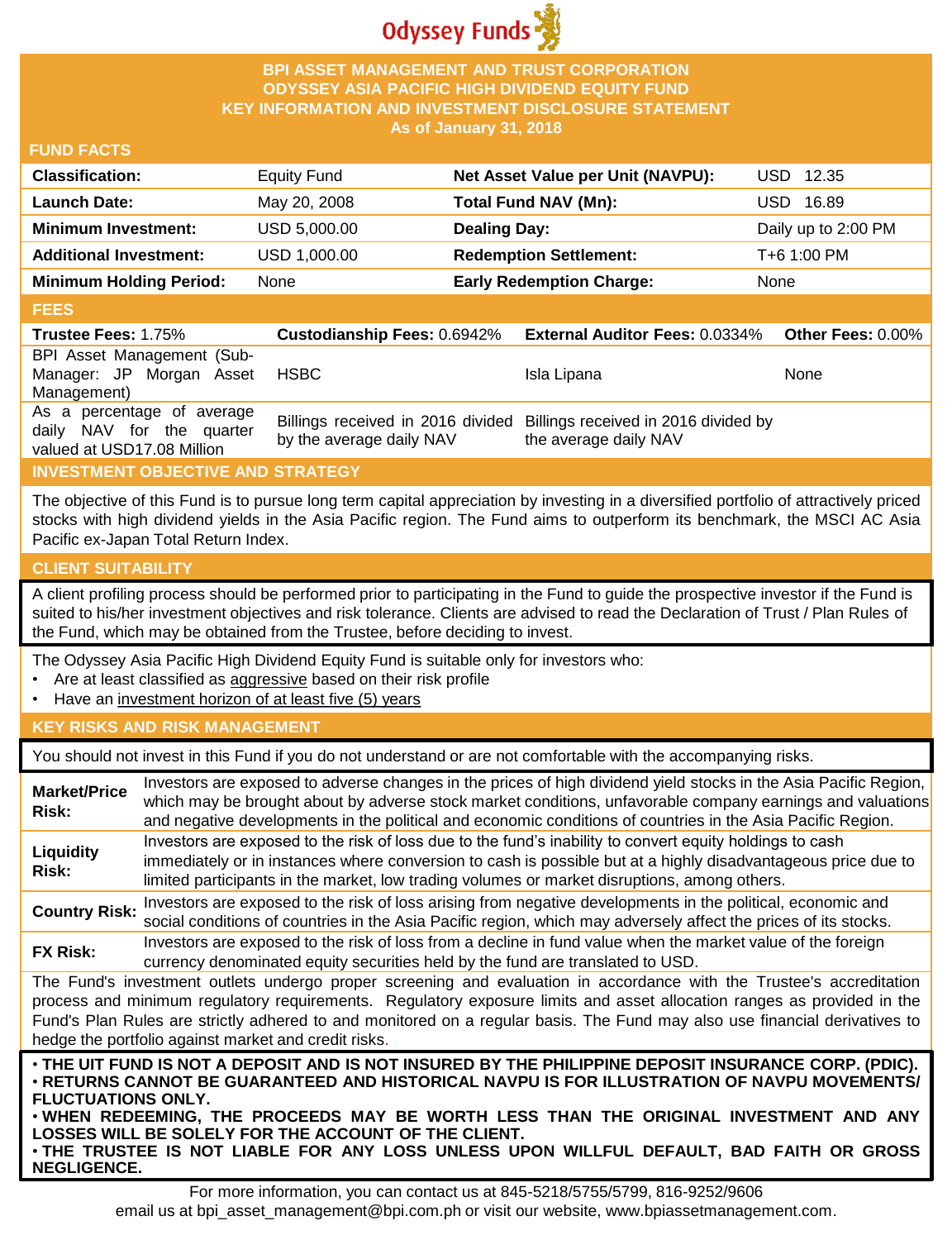### **FUND PERFORMANCE AND STATISTICS AS OF JANUARY 31, 2018**

(Purely for reference purposes and is not a guarantee of future results)



Benchmark\* : MSCI AC Asia Pacific ex-Japan Total Return Index

| <b>CUMULATIVE PERFORMANCE (%) 1</b>    |       |              |       |             |       |                   |
|----------------------------------------|-------|--------------|-------|-------------|-------|-------------------|
|                                        | 1 mo  | 3 mos        | 6 mos | <b>1 YR</b> | 3 YRS | S.I. <sup>5</sup> |
| Fund                                   | 7.02  | 9.20         | 9.88  | 24.12       | 20.02 | 23.50             |
| <b>Benchmark</b>                       | 6.71  | 11.09        | 16.01 | 38.17       | 39.35 | 61.30             |
| <b>ANNUALIZED PERFORMANCE (%) 1</b>    |       |              |       |             |       |                   |
|                                        | 1 YR  | <b>2 YRS</b> | 3 YRS | 4 YRS       | 5 YRS | S.I. <sup>5</sup> |
| Fund                                   | 24.12 | 19.14        | 6.27  | 7.58        | 3.30  | 2.20              |
| <b>Benchmark</b>                       | 38.17 | 30.12        | 11.70 | 11.24       | 7.93  | 5.05              |
| <b>CALENDAR YEAR PERFORMANCE (%) 1</b> |       |              |       |             |       |                   |
|                                        | YTD   | 2017         | 2016  | 2015        | 2014  | 2013              |
| Fund                                   | 7.02  | 20.33        | 3.45  | $-9.91$     | 7.08  | $-5.41$           |
| <b>Benchmark</b>                       | 6.71  | 37.63        | 6.18  | $-9.47$     | 3.71  | 2.65              |

## **PORTFOLIO COMPOSITION**

| <b>Allocation</b>                      | % of Fund     |
|----------------------------------------|---------------|
| Equities                               | 97.01         |
| Cash                                   | 3.66          |
| Time deposits and money market         |               |
| Other receivables - net of liabilities | $-0.67$       |
| <b>Top Five Sector Holdings</b>        | % of Equities |
| Financials                             | 43.10         |
| Industrials                            | 10.73         |
| Utilities                              | 10.23         |
| <b>Real Estate</b>                     | 9.85          |
| Information Technology                 | 9.55          |
| <b>Top Five Country Weightings</b>     | % of Equities |
| China                                  | 30.23         |
| Korea                                  | 13.45         |
| Australia                              | 13.30         |
| Hong Kong                              | 13.05         |
| Taiwan                                 | 10.83         |

| <b>NAVPU over the past 12 months</b>     |       |
|------------------------------------------|-------|
| Highest                                  | 12.44 |
| Lowest                                   | 9.95  |
| <b>STATISTICS</b>                        |       |
| Portfolio Beta                           | 0.88  |
| Volatility, Past 1 Year (%) <sup>2</sup> | 7.06  |
| Sharpe Ratio <sup>3</sup>                | 3.27  |
| Information Ratio <sup>4</sup>           | -2.66 |
| <b>Current Number of Holdings</b>        | 67    |
|                                          |       |

#### <sup>1</sup>Returns are net of fees.

<sup>2</sup>Measures the degree to which the Fund fluctuates vis-à-vis its average return over a period of time.

<sup>3</sup>Used to characterize how well the return of a Fund compensates the investor for the level of risk taken. The higher the number, the better.

<sup>4</sup>Measures reward-to-risk efficiency of the portfolio relative to the benchmark. The higher the number, the higher the reward per unit of risk.

<sup>5</sup>Since inception.

6 Includes accrued income, investment securities purchased, accrued expenses, etc.

\*Declaration of Trust is available upon request through branch of account.

# **TOP TEN HOLDINGS**

| Name                                       | % of Equities |
|--------------------------------------------|---------------|
| Bangkok Bank                               | 5.19          |
| Korea Electric Power                       | 4.86          |
| Australia and New Zealand<br>Banking Group | 4.37          |
| <b>CK Hutchison Holdings</b>               | 4.36          |
| <b>DBS Group Holdings</b>                  | 3.99          |
| China Construction Bank                    | 3.52          |
| Bank of China                              | 3.23          |
| China Mobile                               | 3.11          |
| HSBC Holdings                              | 3.06          |
| Amcor                                      | 2.84          |
|                                            |               |

# **RELATED PARTY TRANSACTIONS\***

The Fund has no transactions and outstanding investments with entities related to BPI Asset Management and Trust Corporation (BPI AMTC).

\* Related party in accordance with BPI AMTC's internal policy.